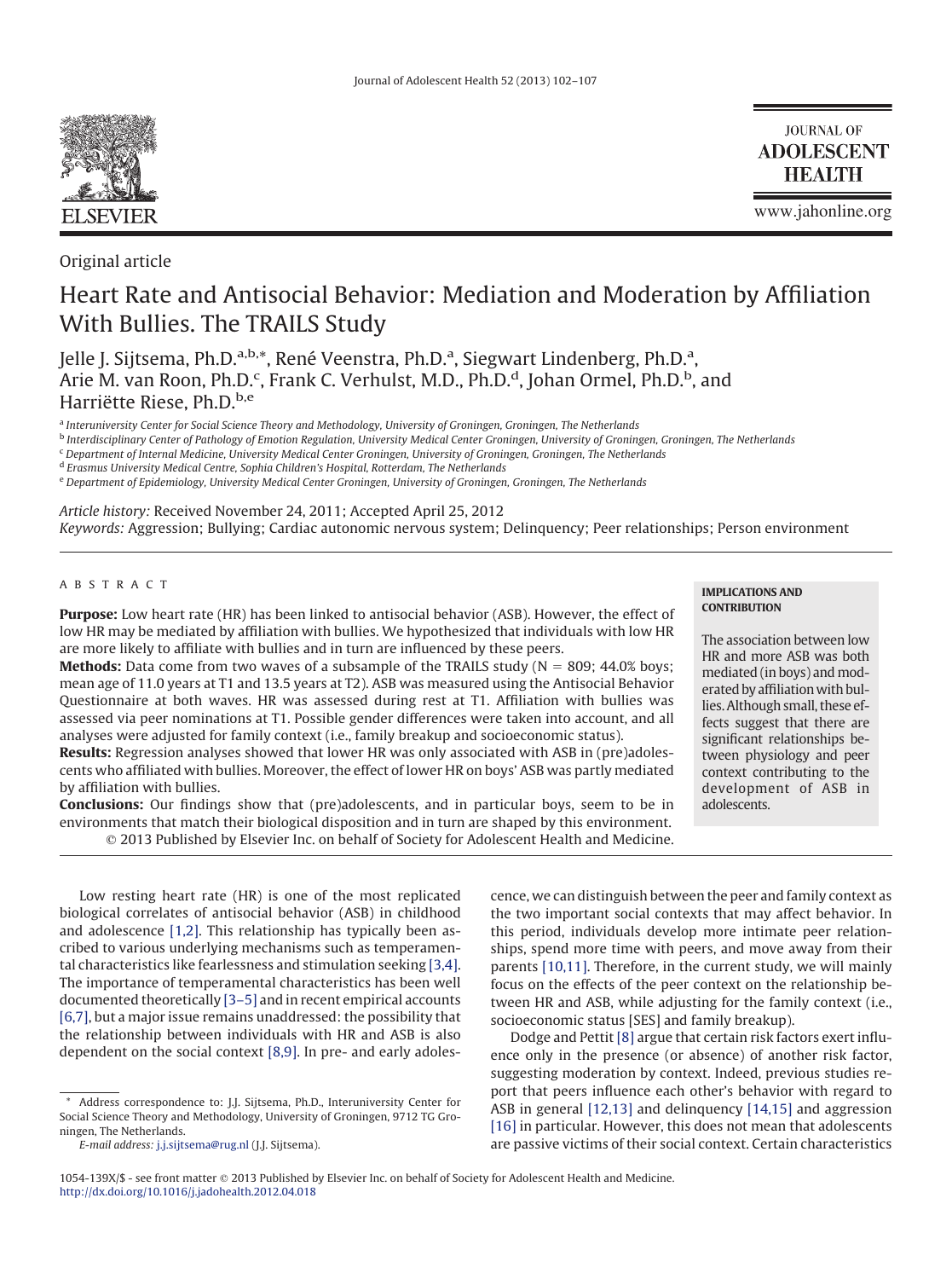may predispose individuals to actively select themselves into risky peer contexts, which in turn results in ASB [\[16,17\],](#page-5-7) thus suggesting a mediation effect of context. Peer contexts characterized by bullying could play an important role, as bullying is a precursor for ASB and criminality [\[18,19\].](#page-5-8) This may be explained from a stimulation-seeking perspective. That is, (pre)adolescents with lower HR have a predisposition to sensation seeking to raise their autonomic activity to a more optimal state that may trigger ASB [\[3,7\].](#page-5-1) Contexts in which peers bully others are likely to be characterized by dangerous risky situations (e.g., aggressive behaviors may result in status loss and physical harm), and as such, these situations and peers may be more attractive to individuals with lower HR. It is well known that the so-called self-regulation processes make individuals select themselves into contexts that match their predisposed preferences [\[20,21\].](#page-5-9)

Once preadolescents with lower HR are in such a peer context, their autonomic underarousal and the concomitant sensation seeking may make them especially likely to be influenced by this context, which amounts to a cross-sectional moderation effect. Such exposure effects have also been reported in relation to the interaction between low HR and community violence on childhood aggression [\[22\].](#page-5-10)

In combination, the mediation and moderation effects would suggest a vicious cycle of ASB; low HR predisposes adolescents to seek out or, to be in peer contexts characterized by bullying behavior, and being in such a context promotes more ASB. In the current study, we test these two conditional effects by assessing the relationship between the individual risk factor *biological underarousal*, assessed via low HR, and ASB in the presence or absence of peer contexts characterized by bullying behavior. These were tested both cross-sectionally and across a 2.5-year time span, using a large sample of pre- and young adolescents.

## **Methods**

#### *Subjects*

Data were collected in the TRAILS (TRacking Adolescents' Individual Lives' Survey) study, a large prospective population study of Dutch adolescents with bi- or triennial measurements from age 11 years to at least early adulthood [\[23\].](#page-5-11) Parental informed consent was obtained after the procedures had been fully explained. Detailed information about sample selection and analysis of nonresponse bias is reported elsewhere [\[24\].](#page-5-12) The two measurement waves ran from March 2001 to July 2002 (T1) and September 2003 to December 2004 (T2). At T1, of the 2,230 children (mean age  $= 11.09$  years, standard deviation  $[SD] = .56$ ) enrolled in the study, 2,149 (96.4%; mean age  $= 13.56$  years, SD  $=$ .53) participated at T2.

## *Measures*

*Antisocial behavior.* ASB was assessed with the self-reported Antisocial Behavior Questionnaire [\[25\]](#page-5-13) in individuals at age 11 years (T1) and 13.5 years (T2). Participants responded on a fivepoint scale ("no, never" to "seven or more times") whether they had ever partaken in antisocial activities, such as stealing, fighting, substance abuse, and damaging things (31 items at T1 and 26 at T2;  $\alpha$  values  $>$  .85). The two Antisocial Behavior Questionnaire measures differed to the extent that the T2 measure did not include questions on alcohol and soft drug use, smoking, running away from home, and police contact.

*Heart rate.* At T1, cardiac autonomic function was assessed by a three-lead electrocardiogram, while participants were in a supine position and breathing spontaneously for 4 minutes. Participants were in the supine position for approximately 5 minutes before measurements began. Recordings were digitized (sample rate  $= 100$  Hz; using a DAS-12 data acquisition card for notebooks, Keithley Instruments, Cleveland, OH) and stored on a hard disk for off-line analyses. Dedicated software ([pre-]CARSPAN) [\[26\]](#page-5-14) was used to detect R-peaks, to check signal stationarity, to correct for artifacts, and to calculate the interbeat interval (IBI; in milliseconds) between two heartbeats. IBI is inversely related to HR by the equation  $HR = 60,000/IBI$ . HR was expressed in beats per minute. Blocks were considered invalid if they contained artifacts with a duration of  $>5$  seconds, if the total artifact duration was  $>$ 10% of the registration, or if the block length was  $<$ 100 seconds. HR recordings were missing ( $n = 76$ ) because of recording failure (41%) or signal-analysis failure (59%). Moreover, 18% of the sample did not have HR data because of practical constraints (i.e., moving to another town or time constraints). HR was collected from 1,753 (78.6%) TRAILS participants. These participants differed from the whole TRAILS population in that they were slightly younger at T1 ( $t = 10.66$ ,  $p < .001$ ), less antisocial at T1 and T2 (*t* values  $>$  2.51, *p* values  $<$  .05), and tended to come less often from broken families at T1 ( $t = 1.89$ ,  $p < .06$ ).

*Affiliation with bullies.* Affiliation with bullies was measured at T1 by assessing peer-nominated bullying behavior in a subsample of 1,065 (47.8%) TRAILS participants. In 76.0% of these participants, we also assessed HR. Classrooms with at least 10 regular TRAILS participants were included in the peer nomination assessment. Children in special education, in small schools, and who repeated or skipped a grade were not part of the subsample. A previous study showed that the peer nomination subsample contained fewer children who were at risk for aggression and who came from adverse family contexts than the full TRAILS sample [\[27\].](#page-5-15) Selective attrition of these participants may have led to slightly underestimated effects.

Peers nominated their classmates on bullying behavior (i.e., "by whom are you bullied?"). Respondents could make unlimited nominations across gender within the classroom. For the affiliation with bullies score, we were only interested in the perpetrators of bullying behavior, that is, the bullies. Thus, incoming nominations on bullying behavior were added up and divided by the number of possible nominations within the classroom to obtain an individual measure of bullying behavior [\[27,28\].](#page-5-15) Although no definition of bullying was provided, bully scores were based on the reports by all classmates, and therefore provided a previously used reliable and valid measure [\[27\].](#page-5-15) Next, because we were interested in determining the extent to which friends would influence ASB in pre- and young adolescents, we assessed friends' behavior. To this end, respondents were also asked, "Who do you like most?" (unlimited nominations), and the final variable affiliation with bullies was calculated as the mean proportion of peer ratings on bullying behavior of liked peers (range  $= 0 - 1$ ).

*Family context.* SES was assessed at T1 by creating a scale consisting of parents' education, job, and household income ( $\alpha =$ .84). SES was measured as the standardized average of these five items [\[29\].](#page-5-16) Furthermore, parents were interviewed about their family situation at T1. Parents could indicate whether they were divorced, lived in a single-parent household, or whether the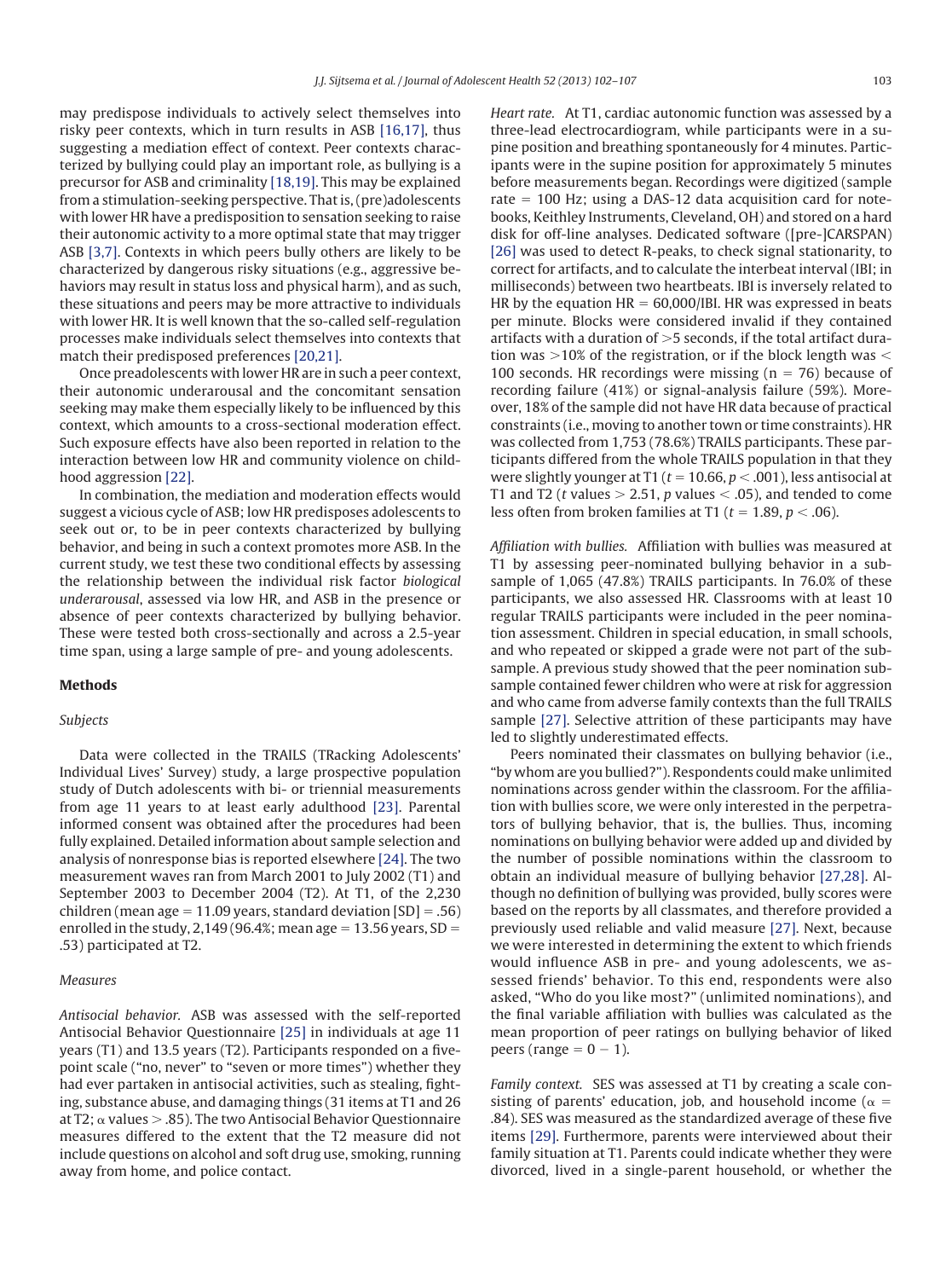<span id="page-2-0"></span>

| $\sim$<br>. . |  |  |
|---------------|--|--|
|---------------|--|--|

| Means, standard deviations, range (unless indicated differently), and tests for gender differences of study variables |  |  |  |
|-----------------------------------------------------------------------------------------------------------------------|--|--|--|
|                                                                                                                       |  |  |  |

|                                                                                                                                                                                               | Girls ( $N = 454$ )                                                     |                                                                                     |                                                                         |                                                                                                       | Gender differences                                                                                                                                                                                                                |  |
|-----------------------------------------------------------------------------------------------------------------------------------------------------------------------------------------------|-------------------------------------------------------------------------|-------------------------------------------------------------------------------------|-------------------------------------------------------------------------|-------------------------------------------------------------------------------------------------------|-----------------------------------------------------------------------------------------------------------------------------------------------------------------------------------------------------------------------------------|--|
|                                                                                                                                                                                               | Mean(SD)                                                                | Range                                                                               | Mean(SD)                                                                | Range                                                                                                 |                                                                                                                                                                                                                                   |  |
| Family breakup at T1 ( $1 = yes$ ; $0 = no$ )<br>SES at T1<br>HR at T1 (beats per minute)<br>Affiliation with bullies at T1<br>(proportion mean scores)<br>ASB at T1<br>ASB at T <sub>2</sub> | 19.4%<br>.04(.77)<br>78.45 (11.06)<br>.10(0.19)<br>.19(.21)<br>.22(.26) | $-1.75$ to 1.63<br>51.56 to 115.92<br>$.00$ to $1.00$<br>.00 to 1.52<br>.00 to 1.62 | 19.2%<br>.03(0.76)<br>75.26 (10.41)<br>.24(.26)<br>.41(.37)<br>.32(.32) | $-1.85$ to 1.72<br>49.83 to 111.67<br>$.00 \text{ to } 1.00$<br>.00 to 2.55<br>$.00 \text{ to } 2.08$ | $y^2 = .01, p = .94$<br>$t = .02$ , $df = 796$ , $p = .99$<br>$t = 4.19$ , $df = 807$ , $p < .001$<br>$t = -8.91$ , $df = 807$ ,<br>p < .001<br>$t = -10.18$ , $df = 807$ ,<br>p < .001<br>$t = -4.96$ , $df = 770$ ,<br>p < .001 |  |

The *affiliation with bullies* score represents the average mean score of the proportion of friends who bully (see Method section for further details).  $HR = heart$  rate;  $ASB =$  antisocial behavior;  $SD =$  standard deviation;  $SES =$  socioeconomic status.

child had a stepparent. These three measures were combined into a categorical family breakup measure, indicating whether one or more of these situations was applicable ( $0 =$  no,  $1 =$  yes).

#### **Data analysis**

We calculated descriptive statistics of all study variables and the correlations between them. We used  $\chi^2$  analysis and independent sample *t* tests to test for gender differences. Because of skewed distributions, we logarithmically transformed ASB at T1 and T2 and affiliation with bullies before the statistical analyses. In all analyses, we took gender differences into account and adjusted for family context by including SES and family breakup as covariates in the analyses.

#### *Mediation analyses*

To assess the indirect (mediation) effect of HR on ASB via affiliation with bullies, we tested the following three paths: (a) the effect of HR on affiliation with bullies, (b) the effect of affiliation with bullies on ASB, and (c) the direct effect of HR on ASB [\[30\].](#page-5-17) Subsequently, we tested (*c'*) to determine whether the direct effect (c) significantly decreased when adding the mediator (i.e., affiliation with bullies) to the model. Partial mediation occurs when the *c* path significantly decreases; complete mediation occurs when the *c* path approaches zero. We also tested whether the mediation effect was moderated by gender. To formally test this moderated mediation effect, we used the macro constructed by Preacher et al [\[31\]](#page-5-18) that allows for bootstrap testing based on 5,000 iterations. Bootstrapping generates *k* random samples ( $k = 5,000$ ) from the original distribution. This process yields *k* estimates of the indirect effect, which serve as empirical nonparametric approximations of the sampling distributions and thereby allow for non-normal multivariate distributions in the data. ASB was standardized to compare the relative effects in the mediation analyses.

## *Moderation analyses*

To examine the associations between HR and affiliation with bullies' behavior and ASB, multiple linear regressions were used. In the first step, we included main effects of HR, gender, and affiliation with bullies. In a second step, we added two-way interactions between HR and affiliation with bullies to the model. In the final step, we tested for three-way interactions with gender. We calculated simple slopes for the significant interaction

effect to test whether HR affected ASB at different levels of affiliation with bullies [\[32\].](#page-5-19) To enhance the ease of interpreting the interaction effect, we standardized the continuous independent variables *HR, affiliation with bullies,* and *SES* to a mean of zero and a standard deviation of one.

## **Results**

#### *Descriptive analyses*

[Table 1](#page-2-0) shows summary statistics of all study variables. Approximately one-fifth of the boys and girls came from broken families. Independent sample *t* tests showed that boys and girls did not differ in SES and generally came from average SES backgrounds. Furthermore, girls' HRs were on average three to four beats per minute higher compared with boys. Boys and girls also significantly differed with regard to affiliation with bullies. That is, in girls, 10% of their friends showed bullying behavior, compared with 24% in boys. Given the potential range of ASB, participants scored rather low on ASB, although as expected, boys scored higher on individual ASB than girls at both age 11 (T1) and 13.5 (T2) years.

Correlations are presented in [Table 2.](#page-2-1) HR was inversely related to affiliation with bullies and ASB at age 11 years in girls, and marginally to ASB at age 13.5 years in boys ( $r = -.10, p = .06$ ). Moreover, only in boys, affiliation with bullies was significantly correlated to ASB at ages 11 and 13.5 years. Finally, ASB scores were stable over time as indicated by the high correlations.

<span id="page-2-1"></span>**Table 2**

Correlations between family breakup, SES, HR, affiliation with bullies, and ASB (girls above and boys below the diagonal)

| Variable                             | 1             | $\mathcal{L}$    | 3                | $\overline{4}$     | 5        | 6        |
|--------------------------------------|---------------|------------------|------------------|--------------------|----------|----------|
| 1. Family breakup<br>at T1           |               | $-.20**$         | .05              | .07                | $.10*$   | $.16***$ |
| 2. SES status at T1                  | $-.18***$     |                  | $-.05$           | $-.11*$            | $-.10*$  | $-11*$   |
| 3. HR (beats per<br>minute) at T1    | $-.03$        | .03              |                  | $-.11*$            | $-10^*$  | $-.03$   |
| 4. Affiliation with<br>bullies at T1 | $.14***$      | $-10$            | .01              |                    | .07      | .09      |
| 5. ASB at T1<br>6. ASB at T2         | .06<br>$.13*$ | $-.10$<br>$-.09$ | $-.06$<br>$-.10$ | $.14***$<br>$18**$ | $.56***$ | $.49**$  |

The *affiliation with bullies* score represents the average mean score of the proportion of friends who bully (see Method section for further details).  $p < .05$ , \*\*  $p < .01$ .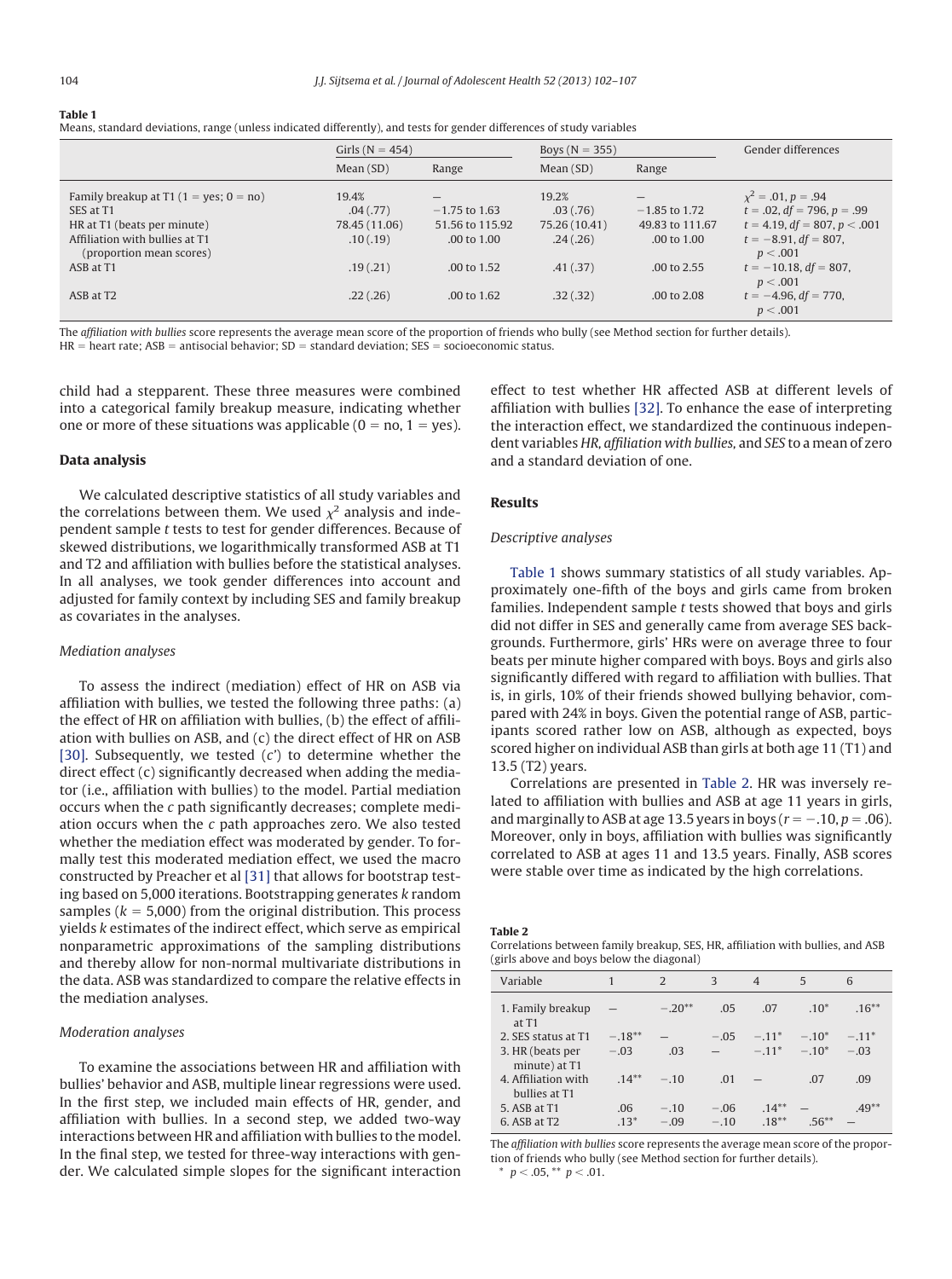

<span id="page-3-0"></span>**Figure 1.** Graphical presentation of the unstandardized effects of HR on affiliation with bullies (path *a*), affiliation with bullies on individual ASB (path *b*), and the direct effect (path *c'*) of HR on individual ASB. The total effect of HR on individual ASB is  $-121$  at T1 and  $-0.090$  at T2. Model summary for individual ASB at T1 (N = 798):  $R^2 = 6.0\%, F_{793} = 12.72, p < .001$ . Model summary for individual ASB at T2 (N = 763):  $R^2 = 5.8\%, F_{758} = 11.62, p < .001$ . HR = heart rate; ASB = antisocial behavior.  $p < .05$ ,  $\sqrt[k]{p} < .01$ ,  $\sqrt[k]{p} < .001$ .

#### *Mediation analyses*

Our mediation hypothesis was that preadolescents with low HR will select themselves into peer groups characterized by bullying behaviors, which, in turn, would be associated with more individual ASB. [Figure 1](#page-3-0) presents the indirect effects of HR on ASB at ages 11 and 13.5 years, adjusted for family breakup and SES. Both in pre- and early adolescence, there was a significant indirect effect of lower HR on ASB via affiliation with bullies. Follow-up tests showed that these indirect effects were significantly moderated by gender. More specifically, at T1, there was a significant partial indirect effect of HR on individual ASB via affiliation with bullies but only in boys (indirect effect  $=$   $-.013, p$ )  $<$  .05, 95% confidence interval [CI]:  $-.034$  to  $-.002$ ). With regard to ASB at T2, a similar indirect effect was found (indirect effect  $-.014$ ,  $p = .06$ , 95% CI:  $-.037$  to  $-.002$ ). For girls, affiliation with bullies marginally mediated the relationship between lower HR and ASB at T1 (indirect effect  $= -.009$ ,  $p = .10$ , 95% CI:  $-.025$  to .001). More specifically, being a girl moderated the relationship between low HR and affiliation with bullies.

#### *Moderation analyses*

Our moderation hypothesis was that preadolescents with lower HR are especially sensitive to the influence of peers who

#### <span id="page-3-1"></span>**Table 3**

Regression analyses of HR and affiliation with bullies on individual ASB at T1 and T2

bully. [Table 3](#page-3-1) presents the multiple regression results of the effect of HR and affiliation with bullies on individual ASB at ages 11 and 13.5 years, adjusted for family breakup and SES. The first column presents main effects on ASB that are in line with the correlations. In the second column, our analyses show that affiliation with bullies moderated the relationship between HR and ASB at age 11 years. [Figure 2](#page-4-0) shows the significant interaction between HR and affiliation with bullies ( $b = -.016, 95\%$  CI =  $-0.029$  to  $-0.003$ ). In preadolescents with peers who bullied less, HR was unrelated to ASB at age 11 years ( $b = .000$ ,  $p = .97, 95\%$  $CI = -.018$  to .018). In contrast, in preadolescents who affiliated with bullies, lower HR was associated with more ASB at age 11 years ( $b = -.028$ ,  $p < .01$ , 95% CI =  $-.046$  to  $-.010$ ).

In the second part of [Table 3,](#page-3-1) we show the results for ASB in individuals at age 13.5 years. In this model, only main effects significantly predicted ASB. Being a boy and more affiliation with bullies were associated with more ASB. Lower HR was only marginally associated with higher ASB scores. We also computed three-way interactions between gender, resting HR, and affiliation with bullies on ASB at ages 11 and 13.5 years, but these interactions were nonsignificant (not reported in [Table 3\)](#page-3-1).

## **Discussion**

In the current study, we hypothesized that lower HR would be indirectly related to ASB via affiliation with bullies (mediation effect), and in turn, this affiliation would have a disadvantageous influence on individuals with regard to ASB (moderation effect). Our findings supported the mediation hypothesis in boys by showing that lower HR was indeed related to ASB partially via affiliation with bullies both in pre- and early adolescence. This provides some support for the suggestion that, in line with stimulation-seeking theory [\[4\],](#page-5-20) theories on peer selection [\[33\],](#page-5-21) and self-selection into contexts [\[20,21\],](#page-5-9) individuals with lower HR select themselves into or are more likely to be in environments that promote ASB. The effects were small but consistent crosssectionally and prospectively over time. Given that we only found evidence for partial mediation, other currently understudied or (e.g., personality) even unknown influencing factors or social contexts may be important as well. In girls, we found no support for a mediation effect of affiliation with bullies. Thus, it seems that the relationship between HR and ASB in girls is mediated by other factors that do not include peer contexts characterized by bullying and may be unrelated to seeking sensational contexts [\[7\].](#page-5-22) This is partly in line with a recent meta-analysis on the link between sensation seeking and aggression [\[5\],](#page-5-23) demonstrating that this association was twice as strong in boys com-

| Parameters                                                | ASB at T1        |                  | ASB at T <sub>2</sub> |                         |  |  |
|-----------------------------------------------------------|------------------|------------------|-----------------------|-------------------------|--|--|
|                                                           | B(SE)            | B(SE)            | B(SE)                 | B(SE)                   |  |  |
| Intercept                                                 | $.168(.010)$ *** | $.166(.010)$ *** | $.178(.010)$ ***      | $.177(.010)$ ***        |  |  |
| Gender $(1 = boy; 0 = girl)$                              | $.130(.014)$ *** | $.132(.014)$ *** | $.058(.015)$ ***      | $.057(.015)$ ***        |  |  |
| <b>HR</b>                                                 | $-.014(.007)^*$  | $-.014(.007)^*$  | $-.012(.007)^{T}$     | $-.012(.007)^{\dagger}$ |  |  |
| Affiliation with bullies                                  | $.017(.007)^*$   | .009(.011)       | $.022(.007)$ **       | $.022(.007)$ **         |  |  |
| Heart rate $\times$ affiliation with bullies <sup>a</sup> |                  | $-.014(.006)^*$  |                       | $-.010(.007)$           |  |  |
| $R^2$                                                     | 15.2%            | 15.7%            | 7.7%                  | 7.9%                    |  |  |

The analyses were corrected for SES and family breakup.

The *affiliation with bullies* score represents the average mean score of the proportion of friends who bully (see Method section for further details).  $R^2$  = percentage of explained variance.

<sup>a</sup> Two-way interactions with gender were also tested, but were nonsignificant.

 $\uparrow$  *p* < .10,  $\uparrow$  *p* < .05, \*\* *p* < .01, \*\*\* *p* < .001.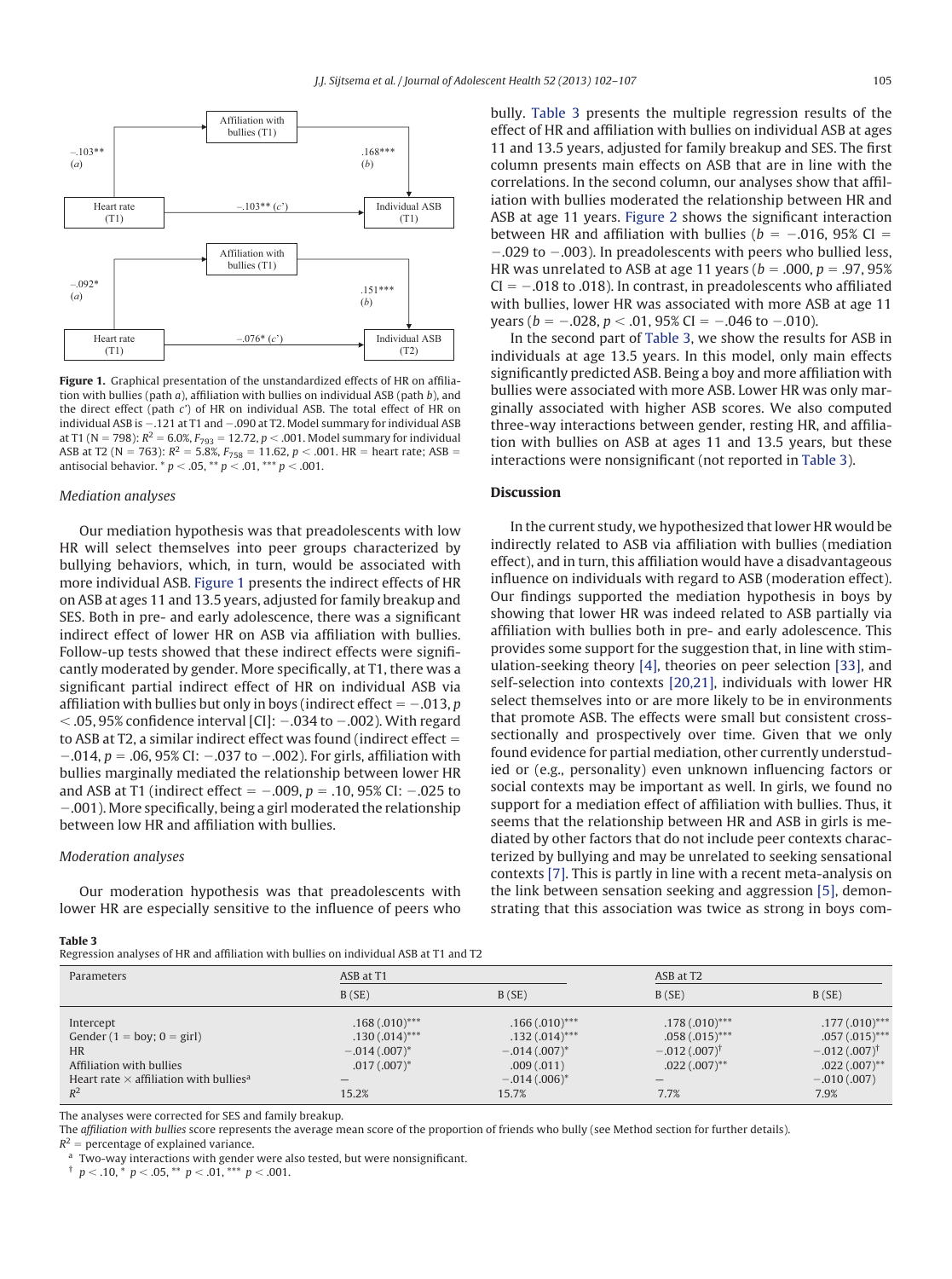

<span id="page-4-0"></span>**Figure 2.** Moderation effect between HR and affiliation with bullies on individual ASB at T1. SD = standard deviation.

pared with girls. However, the authors of the meta-analysis also argued that this effect might be ascribed to a difference between clinical and community samples, given that almost all clinical samples consisted of male participants.

We also found support for the moderation hypothesis in preadolescents (in a cross-sectional design). In peer contexts characterized by more affiliation with bullying behavior, lower HR was associated with more ASB. This moderation effect among preadolescents lends some support for the assumption that biological underarousal is only associated with negative outcomes in the presence of another risk factor (e.g., in peer contexts where affiliation with bullies is highly prevalent) [\[8\].](#page-5-3) However, caution is warranted because this effect could not be shown for the later period, 2.5 years after the HR data were collected. The interplay between HR and peer contexts may be especially relevant in preadolescence. In this period, peer contexts characterized by bullying may deviate more from the behavioral norm than during adolescence, given that in adolescence most peers increase in ASB, which could mask a moderation effect [\[34,35\].](#page-5-24) In preadolescence, affiliation with bullies may thus exert more influence on those who are (biologically) more prone to stimulation seeking.

Our findings need to be discussed in light of several limitations. First, we only assessed peer nominations and behavior within classrooms. This is a limitation because there is evidence that peers outside school, from the neighborhood, or sports club also have a strong effect on individual ASB [\[36\],](#page-5-25) especially given the lack of supervision and monitoring by adults in these contexts. Second, our dependent variable ASB slightly differed in the two measurement waves. This may not be a strong limitation because not all items are equally applicable at different ages. For example, capturing deviant behavior by asking preadolescents in elementary school whether they smoke or drink is valid. However, in secondary school, the same behaviors can no longer be regarded as deviant behaviors or are no longer indicative of ASB in the sense that these behaviors no longer deviate from those of the average early adolescent. Also, our measure of ASB encompassed several types of behaviors, including aggression and de-

linquency. Hence, our results may differ to some extent when analyzing these subtypes of ASB separately. Third, the current effects are small in magnitude, and caution is warranted in interpreting the current findings. However, difficulties of detecting interactions and small amounts of explained variance are not uncommon in field studies, such as the TRAILS study [\[37\].](#page-5-26) Finally, it should be noted that for a strict assessment of mediation, the measurement of HR should precede the development of the peer context in time. In our data, HR and context were measured at the same measurement wave. Although resting HR is relatively stable [\[4,38\],](#page-5-20) we cannot rule out the possibility that affiliation with bullies affects both resting HR and ASB. There is accumulating evidence that supports the idea that social contexts may shape physiological processes such as the functioning of the autonomic nervous system [\[39,40\].](#page-5-27)

Despite these limitations, the current study has three major strengths. First, we analyzed unique data in a large general population sample, which allowed for testing hypotheses of the effect of peer context on the relationship between HR and ASB. Although such a relationship has been suggested earlier [\[9\],](#page-5-28) data constraints (i.e., both peer and physiological data are needed) did not make it possible to test such hypotheses. The second major strength relates to the implications of our findings. This study holds important implications for the view on the development of ASB and for possible interventions in particular. Our findings show that (pre)adolescents, and in particular boys, seem to be in self-selected contexts that match their biological disposition and in turn are shaped by this context. Efforts to identify and monitor (pre)adolescents with lower HR may help prevent them from seeking out contexts characterized by bullying. One solution may be to present these youth with viable alternatives that provide similar levels of stimulation and sensation (e.g., sports activities). Although such efforts may well be extended to (pre)adolescents in general, those individuals with lower HR appear to be more at risk than others for developing ASB when they affiliate with bullies. This also suggests that contexts characterized by